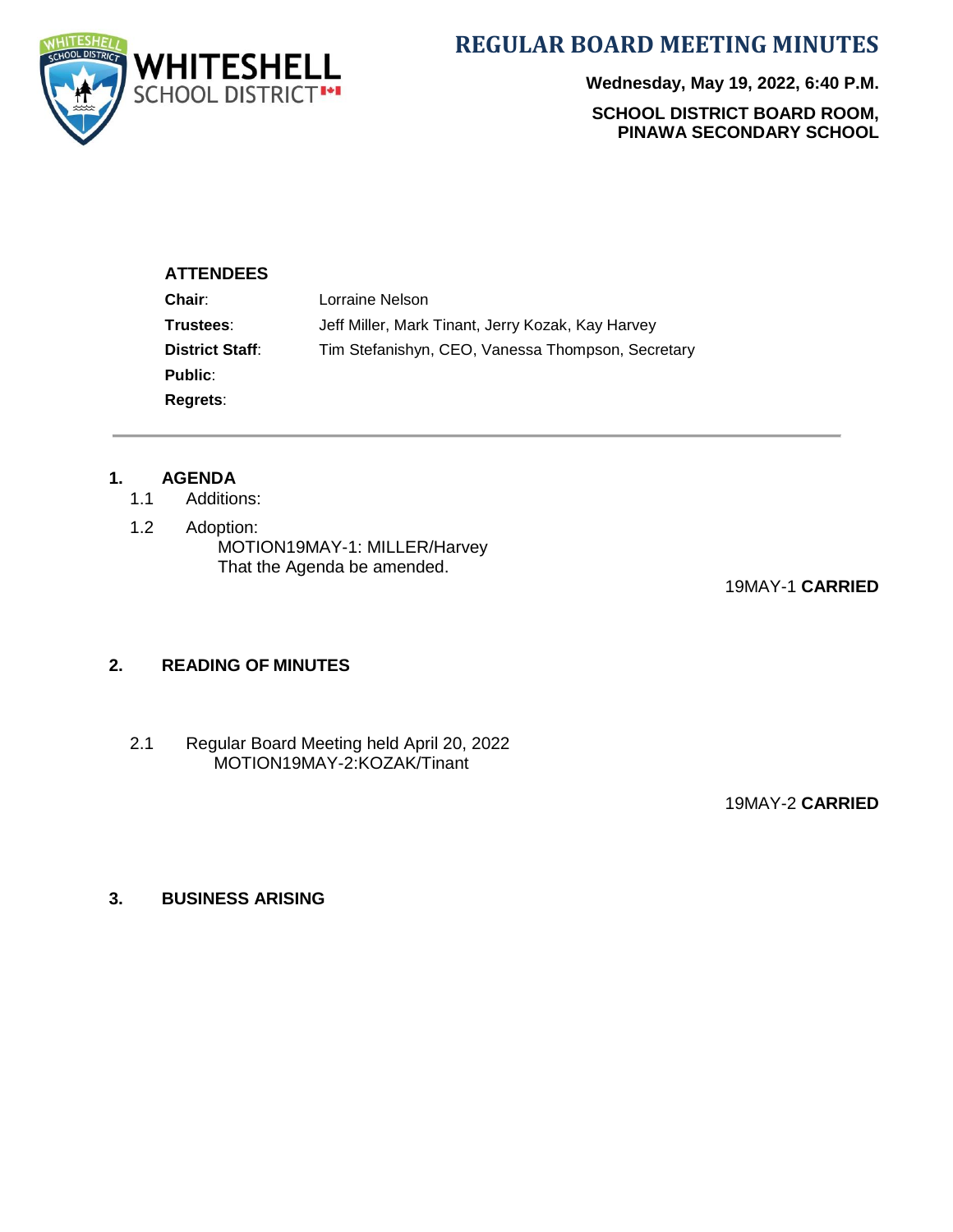

**WHITESHELL** REGULAR BOARD MEETING MINUTES

**Wednesday May 19, 2022 – 6:30 P.M.**

**Page 2 of 5**

# **4. SUPERINTENDENT'S REPORT**

#### 4.1 Commendations:

• Perry Bruneau for reestablishing routines for maintenance: required checks and scheduling daily, weekly, monthly, and annual monitoring and recording systems.

MOTION 19MAY-3-: TINANT/Harvey That the Superintendent's report is approved.

19MAY-3 **CARRIED**

### **5. NEW BUSINESS**

5.1 Financial Statements

MOTION 19MAY-4: MILLER/Tinant That financial statement in the amount of \$111,503.29 (payables) and \$216,033.54 (payroll) for the period ending April 30, 2022, be received and approved

19MAY-4 **CARRIED**

5.2 Budget

Follow up.

#### 5.3 Parking Lot Maintenance Update

Called LGD, but no update, they are engaging in talks with AECL.

#### 5.4 Respect in Schools Course

 Mr. Ewasko recommends all teachers and staff take the Respect in Schools online course. SDW all staff have completed this Spring 2021.

#### 5.5 Daycare Summer Space at FWG

Discussions to happen between 3 groups (Ukrainians, SDW, and Daycare) to figure out a plan for the future.

5.6 Staffing

In Camera.

#### 5.7 Trustee Elections/Recruitment

Advertising in Clipper, with PAC, and public kiosk to try to recruit new trustees for the upcoming election.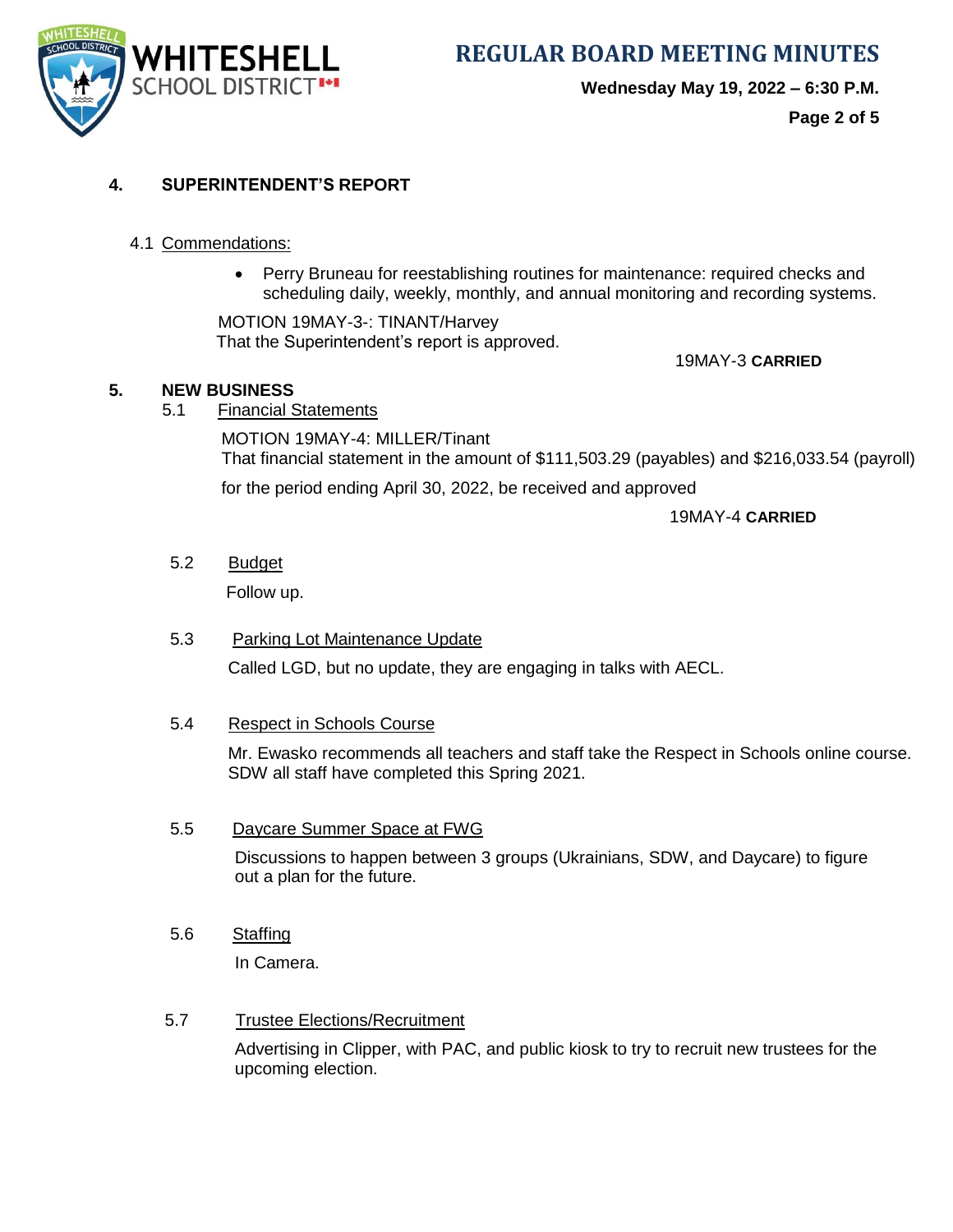**SCHOOL DISTRICT<sup>1+1</sup>** 

**WHITESHELL** REGULAR BOARD MEETING MINUTES

**Wednesday May 19, 2022 – 6:30 P.M.**

**Page 3 of 5**

# **6. CORRESPONDENCE FOR ACTION**

**7. CORRESPONDENCE FOR INFORMATION-**

# **8. COMMITTEE REPORTS**

- 8.1 Committee of the Whole Nothing to report
- 8.2 LGD Planning Committee- Meeting mostly about property development not schoolrelated.
- 8.3 Parent-Child Coalition Jeff Miller will join the next meeting in September. Have given all money away to organizations. Eastman will be continuing with the Learning Bags for young children and will need volunteers to help distribute the bags. Thinking to ask grads, and students needing volunteer credit to help out.
- 8.4 MSBA Update Nothing to report.
- 8.5 Liaison Committee– Nothing to report.
- 8.6 Workplace Health and Safety Report was given.
- 8.7 Labor Relations MSBA and MTS negotiations

#### **9. QUESTIONS**

# **10. OTHER BUSINESS**

# **11. COMMITTEE OF THE WHOLE**

11.1 The board moved in-camera at 8:10 pm

MOTION19MAY-5: MILLER/Tinant To move in-camera

19MAY-5 **CARRIED**

11.2 The board moved out-camera 9:22 pm MOTION19MAY-6: TINANT/Kozak To move out-camera

19MAY-6 **CARRIED**

# **13. ADJOURNMENT**

 MOTION19MAY-7 KOZAK "That the meeting adjourns at 9:25 pm."

### **14. NEXT MEETING:**

June 15/22 COW and Regular Board Meeting 6:30 pm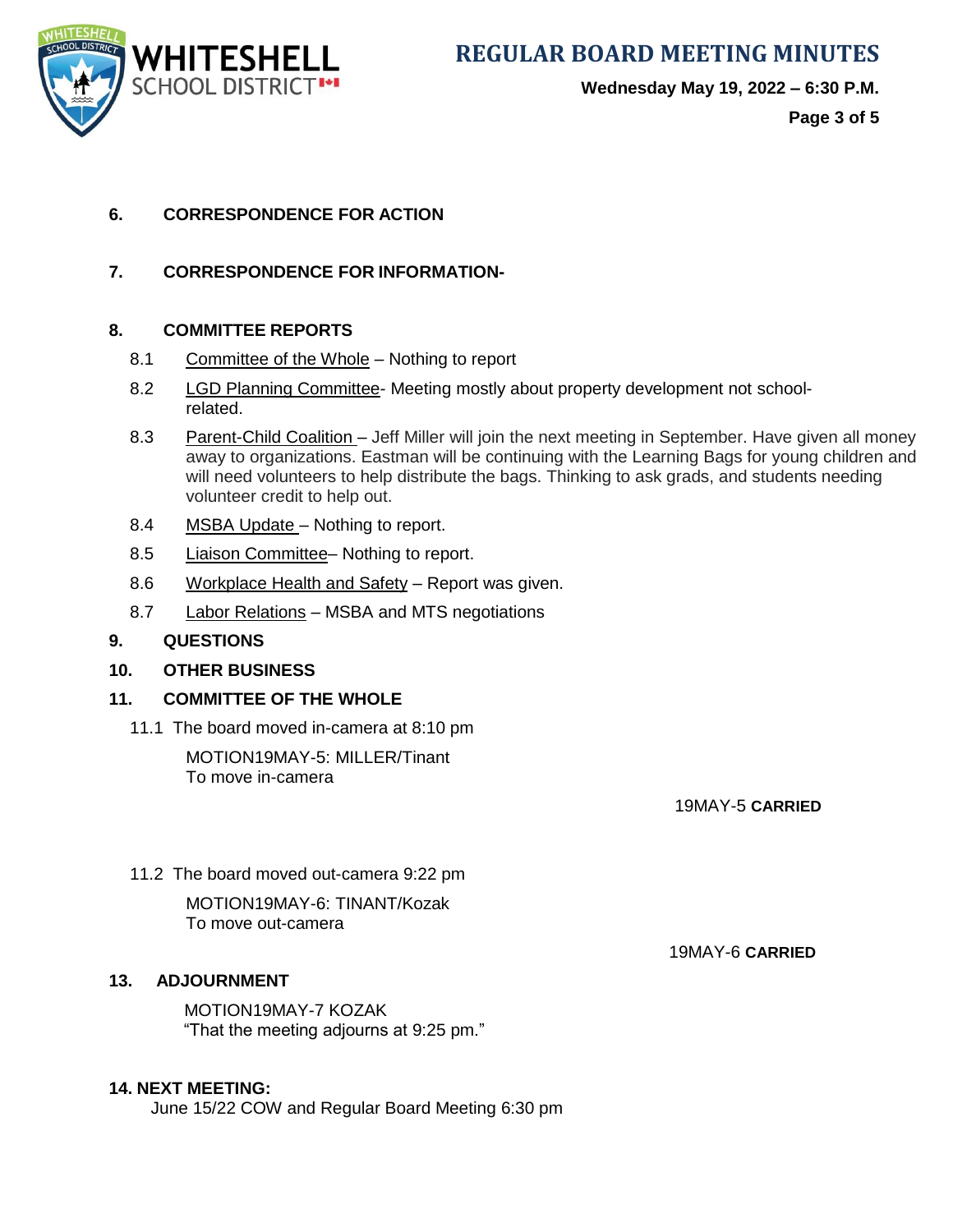

**Wednesday May 19, 2022 – 6:30 P.M.**

**Page 4 of 5**

# **ACTION SUMMARY**

| ACTION19MAY-1 | Tim Stefanishyn to check in with LGD about potholes                                                                |
|---------------|--------------------------------------------------------------------------------------------------------------------|
| ACTION19MAY-2 | Tim Stefanishyn to add Awards night to the calendar for 2021/22 end of<br>year and 2022/23 school year.            |
| ACTION19MAY-3 | Tim Stefanishyn to advise Jacquie Scarlett and Tasha Lappage to advertise the next<br>PAC meetings to all parents. |
|               |                                                                                                                    |
|               |                                                                                                                    |

| <b>MOTION SUMMARY</b>  |                      |                                                                                                                                                                 |
|------------------------|----------------------|-----------------------------------------------------------------------------------------------------------------------------------------------------------------|
| <b>MOTION 19MAY-1:</b> | MILLER/Harvey        | That the Agenda be approved as amended.                                                                                                                         |
| MOTION 19MAY-2:        | <b>KOZAK/Tinant</b>  |                                                                                                                                                                 |
|                        |                      | That the Regular Board Minutes for April 20,<br>2022, be approved.                                                                                              |
| MOTION19MAY -3:        | <b>TINANT/Harvey</b> |                                                                                                                                                                 |
|                        |                      | Superintendent's report was approved.                                                                                                                           |
| MOTION 19MAY -4:       | <b>MILLER/Tinant</b> | That financial statement in the amount of \$111,503.29<br>payables) and \$216,033.54 (payroll)for the period ending April 30,<br>2022, be received and approved |